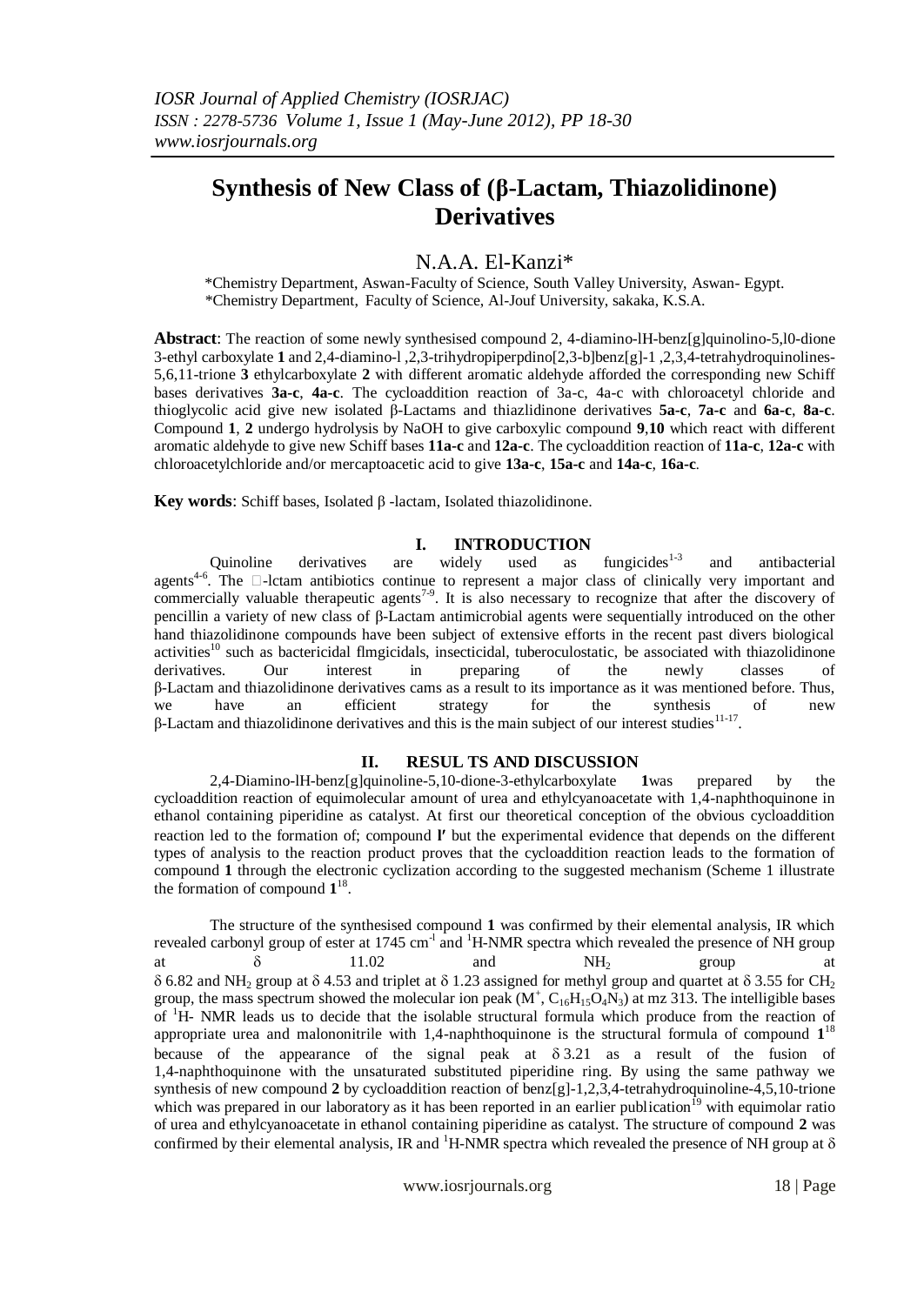11.99 and NH<sub>2</sub> group at  $\delta$  6.89, NH<sub>2</sub> group at  $\delta$  4.56, triplet at  $\delta$  1.22 for methyl group, quartet at  $\delta$  3.56 for CH<sub>2</sub> group, the mass spectrum showed the molecular ion peak  $(M^+, C_{19}H_{20}O_5N_4)$  at m/z 384.

The activity of the amino. group at  $C_2$  which due to its adjacent to the carbonyl group of ester group at  $C_3$  with its inflamatory effect prompted us to explore the possibility of synthesis some new Schiff bases through the condensation of both compound **1** and or **2** with different aromatic aldehyde in the presence of piperidine catalyst afforded the corresponding Schiff bases compounds **3a-c**, **4a-c**. The structures of these compounds were confirmed by their elemental analysis, IR,  ${}^{1}$ H-NMR and mass spectral data [c.f. Tables] 1,2,3]. These newly synthesised Schiff bases compounds used for the synthesis of new isolated  $\beta$ -Lactam and isolated thiazolidinone derivatives. Thus compound **3a-c**, **4a-c** react with chloroacetylchloride and or mercaptoacetic acid in the presence of triethylamine to give isolated -Lactams **5a-c**, **7a-c** and isolated thiazolidinone derivatives **6a-c**, **8a-c** respectively. The structure of these compounds were confirmed by elemental analysis, IR, <sup>1</sup>H-NMR and mass spectral data [c.f. Tables 1, 2, 3] Compounds 1,2 undergo basic hydrolysis by boiling with concentrated sodium hydroxide solution acidified by concentrated hydrochloric acid to give compound **9**,**10** which have carboxylic group. Thus, the synthesis of both carboxylic compounds 2,4-diamino 1H-benz[g]quinoline 5,10-dione-3-carboxlic acid **9** and 2,4-diamino-1 ,2,3 trihydropiperidino[2,3-b]-benz[g]1,2,3,4-tetrahydroquinoline-5,6,1l-trione-3-carboxylic acid **10** in isolated forms together with  $\beta$ -Lactam and thiazolidinone were undertaken.

Compounds **9**,**10** reacts with different aromatic aldehyde to give Schiff bases **11a-c**, **12a-c**, respectively which undergo cycloaddition reaction with chloroacetyl chloride and mercapto acetic acid in the presence of triethylamine to give **13a-c**, **15a-c** and **14a-c**, **16a-c** respectively. The structure of these compounds were confirmed by elemental analysis, IR, IH-NMR and mass spectral data [c.f. Tables 1,2,3].

#### **III. EXPERIMENTAL SECTION**

All melting points were uncorrected. The IR spectra were recorded on Perkin Elemer 11650 FT. IR spectrometer, <sup>1</sup>H-NMR spectra on EM. 39090 MHz NMR spectrometer and mass spectra on MS 5988. Analytical data were determined with CE 440 elemental analyzer. Automatic injector at Cairo University.

#### **Synthesis of 2,4-diamino-lH-benz[g] quinoline-5, 10-dione-3-ethylcarboxylate 1 :**

A solution of urea (0.60 g, 0.01 mole) and ethylcyanoacetate (1.13 g, 0.01 mole.) was prepared in citu in ethanol (20 ml) containing (0.5 ml) of piperidine catalyst was treated with 1,4-naphthoquinone (1.58 g, 0.01 mole). The reaction mixture was heated under reflux for 8-10 hr. The solvent was then evaporated under reduced pressure the residue pour on to ice/water acidified by HCl, the solid product so formed was collected by filtration and crystallized from ethanol.

#### **Synthesis of 2,4-diamino-l,2,3-trihydropiperidino [2,3-b]-benz[g]-1,2,3,4-tetra-hydroquinoline-5,6,11 trione-3-ethylcarboxylate 2 :**

A solution of urea (0.60 g, 0.01 mole) and ethylcyanoacetate (1.13 g, 0.01 mole) in ethanol (30 ml) containing (0.5 ml) of piperidine catalyst was treated with benz $[g]$ -1,2,3,4tetrahydroquinoline (2.27 g, 0.01) mole). The reaction mixture was heated under reflux for 8-10 hr. (monitored by TLC.). The solvent was then evaporated under reduced pressure. The residue pour on to ice/water acidified by HCl, the solid product so formed was collected by filtration and crystallized from ethanol.

#### **Synthesis of 4-amino-2-arylazamethine 1H-benz[g]quinoline-5,10-dione-3-ethyl-carboxylate 3a-c and 4-amino-2-arylazamethine-l,2,3-trihydropiperidino[2,3-b]-lH-benz[g]-1,2,3,4-tetrahydroquinoline-5,6,11-trione-3-ethylcarboxylate 4a-c:**

A solution of 1 (3.13 g, 0.01 mole) and 2 (3.84 g, 0.01 mole) in ethano.1 (30 ml) was treated with different aromatic aldehydes (1.06 g, 1.12 g, 1.51 g, 0.01 mole) respectively in the presence of few drops of piperidine (0.5 ml) as catalyst. The reaction mixture was heated under reflux for 8-9 hr. (monitored by TLC). The solvent was then evaporated under reduced pressure and the residue was treated with ice/water. The solid product was collected and crystallized from the proper solvent (c.f. Table 1).

**Synthesis of 4-amino-2-[3-chloro-l-arylazetidin-2-on-4-yl]-1,2,3-trihydropiperi-dino[2,3 b]benz[g]1,2,3,4-tetrahydroquinoline-5,6,11-trione-3-ethylcarboxylate 7a-c and 4-amino-2-[3-aryl-4 thiazolidinon-2-yl]-1,2-,3-trihydropiperidino[2,3-b]-benz[g]-1,2,3,4-tetrahydroquinoline-S,6,11-trione-3-ethylcarboxylate 8a-c:**

www.iosrjournals.org 19 | Page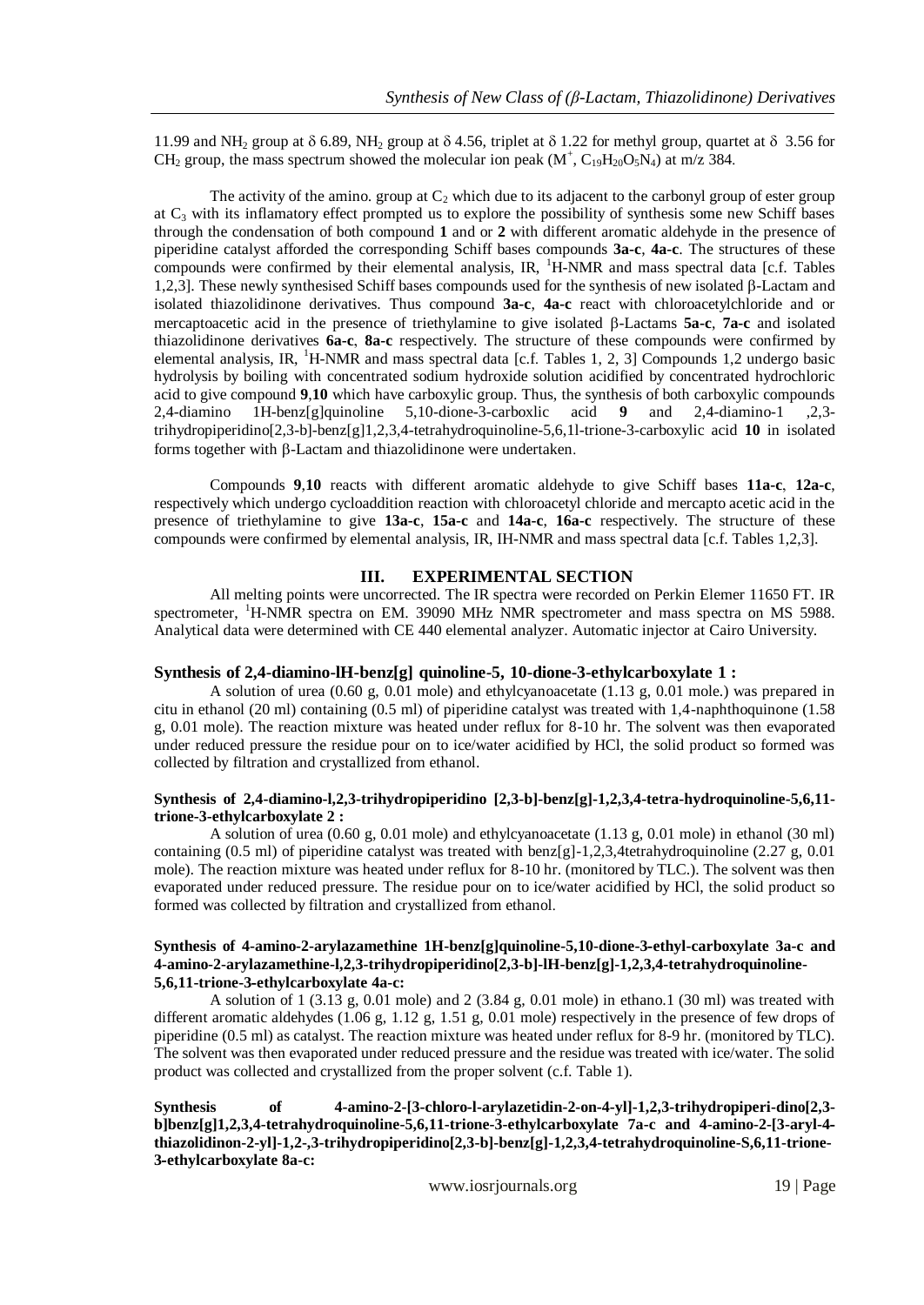A solution of **3a-c** (4.01 g, 4.17 g, 4.46 g, 0.01 mole) in dry DMF (30 ml) was treated with chloroacetyl chloride or mercaptoacetic acid in the presence of catalytic amount of triethylamine (0.01 ml). The reaction mixture was heated under reflux for 8-12 hr. (monitored by TLC). The solvent was then evaporated under reduced pressure and the residue treated with ice/water. The solid product was collected by filtration and crystallized from the proper solvent (c.f. Table 1).

#### **Synthesis of 2,4-diamino-1H- benz [g] quinoline-S, 10-dione-3-carboxylic acid 9 and 2,4-diaminol,2,3..trihydropiperidino[2,3-b]benz[g]-1,2,3,4trihydroquinoline-5,6,11-trione-3-carboxylic acid 10:**

A solution of **1** (3.13 g, 0.01 mole) and/or **2** (3.84 g, 0.01 mole) in alkaline sodium hydroxide solution (30 ml) was heated under reflux for 8-10 hr. The solvent was then evaporated under reduced pressure and the residue treated with concentrated hydrochloric acid, the solid product was collected by filtration and crystallized from ethanol.

#### **Synthesis of 4-amino-2-arylazomethine-IH-benz[g]quinoline-5,10-dione-3-carbo-xylic acid 11a-c and 4 ainino-2-arylazomethine-l,2,3-trihydropiperidino [2,3-b]-1H-benz[g] quinoline-5,6, 11- trione-3 carboxylic acid 12a-c:**

A solution of **9** (2.85 g, 0.01 mole) and/or **10** (3.56 g, 0.01 mole) in ethanol (30 ml) was treated with aromatic aldehyde (1.06 g, 0.01 mole, 1.12 g, 0.01 mole, 1.51 g, 0.01 mole) respectively in the presence of piperidine (0.5 ml) catalyst. The reaction mixture was heated under reflux for 12-15 hr. (monitored by TLC). The solvent was then evaporated under reduced pressure and the residue was treated with ice/water. The solid product was collected and crystallized horn the proper solvent (c.f. Table 1).

#### **Synthesis of 4-amino-2-[3-chloro-l-arylazetidin-2-on-4-yl]-IH-benz[g]quinoline-5 10-dione-3-carboxylic acid 13a-c and 4-amino-2-[3-chloro-laryl-azetidin-2-on-4-yl]-1,2,3-trihydropiperidino [2,3-b] benz[gk 1,2,3,4-tetrahydroquinoline-5,6 l1-trion-3-carboxylic acid 15a-c:**

Asolution of **11a-c** (3.7 g, 3.91 g, 4.20 g, 0.01 mole) in dry DMF (30 ml) was treated with chloroacetyl chloride (1.12 g, 0.01 mole) or mercaptoacetic acid (0.92 g, 0.01 mole) in the presence of triethylamine (0.5 ml) as catalyst. The reaction mixture was heated under reflux for 18-20 hr. (monitored by TLC). The solvent was then evaporated under reduced pressure and the residue was treated with ice/water. The solid product was collected and crystallized from the proper solvent (c.f. Table 1).

#### **Synthesis of 4-amino-2-[3-aryl-4-thiazolidinon-2-yl]-1H-benz[g]quinoline-5,10-dione-3-carboxylic acid 14a-c and 4-amino-2-[3-aryl-4-thiazolidinon-yl]-1,2,3-trihydropiperidino[2,3-b]-benz[g]-1,2,3,4 tetrahydroq uinoline-5,6,11-trione-3-carboxylic acid 16a-c:**

A solution of **12a-c** (4.46 g, 4.62 g, 4.91 g, 0.01 mole) in dry DMF (30 ml) was treated with chloroacetyl chloride or mercaptoacetic acid in the presence of triethylamine (0.5 ml) as catalyst. The reaction mixture was heated under reflux for 15-17 hr. (monitored by TLC). The solvent was then evaporated under reduced pressure and the residue treated with ice/water. The solid product was collected and crystallized from the proper solvent (c.f. Table 1).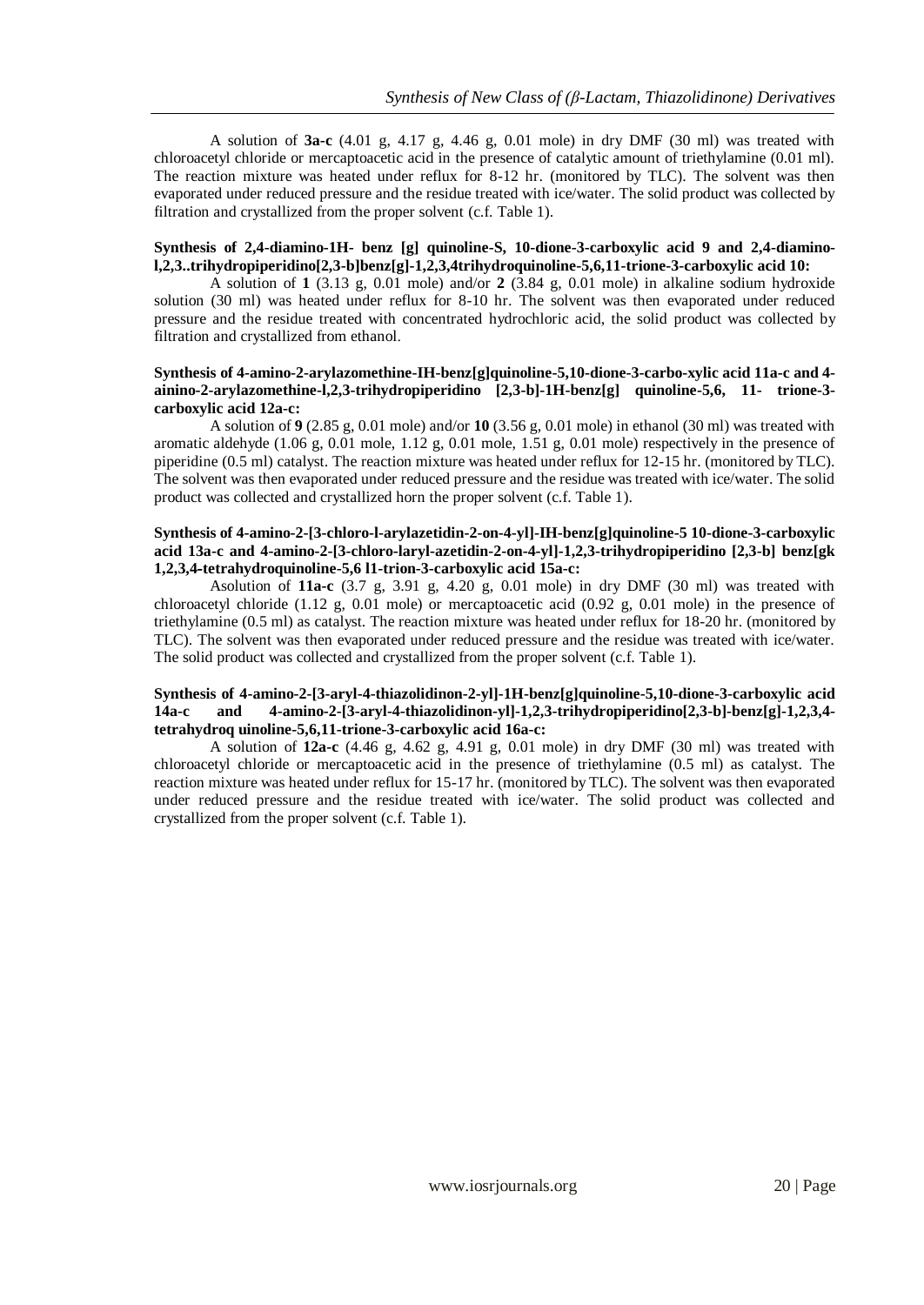| Comp.            | mp.<br>$({}^{\circ}C)$ | 1. Characterization or Compounds (1<br><b>Yield</b><br>(%) | Solvent of<br>Crystallization | Mol. Formula<br>(Mol. wt.)      | Ms<br>(m/z) |  |
|------------------|------------------------|------------------------------------------------------------|-------------------------------|---------------------------------|-------------|--|
| 1                | $>300$                 | 75                                                         | <b>EtOH</b>                   | $C_{16}H_{15}O_4N_3$ (313.31)   | 313         |  |
| $\boldsymbol{2}$ | >300                   | 69                                                         | <b>EtOH</b>                   | $C_{19}H_{17}O_5N_4$ (381.37)   | 381         |  |
| 3a               | >300                   | 79                                                         | EtOH/DMF                      | $C_{23}H_{19}O_4N_3$ (401.42)   | 401         |  |
| 3 <sub>b</sub>   | >300                   | 78                                                         | EtOH/DMF                      | $C_{23}H_{19}O_5N_3$ (417.42)   | 417         |  |
| 3c               | >300                   | 76                                                         | EtOH/DMF                      | $C_{23}H_{18}O_6N_4$ (446.42)   | 446         |  |
| 4a               | >300                   | 70                                                         | EtOH/DMF                      | $C_{26}H_{21}O_5N_4$ (469.48)   | 469         |  |
| 4 <sub>b</sub>   | >300                   | 73                                                         | EtOH/DMF                      | $C_{26}H_{21}O_6N_4$ (485.48)   | 485         |  |
| 4c               | >300                   | 75                                                         | EtOH/DMF                      | $C_{26}H_{20}O_7N_5$ (514.48)   | 514         |  |
| 5a               | >300                   | 69                                                         | EtOH/DMF                      | $C_{25}H_{20}O_5N_3Cl$ (477.91) | 477         |  |
| 5 <sub>b</sub>   | >300                   | 72                                                         | EtOH/DMF                      | $C_{25}H20O6N_3Cl$ (493.91)     | 493         |  |
| 5c               | >300                   | 70                                                         | EtOH/DMF                      | $C_{25}H_{19}O_7N_4Cl$ (522.91) | 522         |  |
| <b>6a</b>        | >300                   | 68                                                         | EtOH/DMF                      | $C_{25}H_{21}O_5N_3S$ (475.52)  | 475         |  |
| <b>6b</b>        | >300                   | 69                                                         | EtOH/DMF                      | $C_{25}H21O6N_3S$ (491.52)      | 491         |  |
| <b>6c</b>        | >300                   | 71                                                         | EtOH/DMF                      | $C_{25}H_{20}O_7N_4S$ (520.52)  | 520         |  |
| 7a               | >300                   | 70                                                         | EtOH/DMF                      | $C_{28}H_{21}O_6N_4Cl(544.96)$  | 544         |  |
| 7 <sub>b</sub>   | >300                   | 73                                                         | EtOH/DMF                      | $C_{28}H_{21}O_7N_4Cl(560.96)$  | 560         |  |
| 7c               | >300                   | 71                                                         | EtOH/DMF                      | $C_{28}H_{20}O_8N_5Cl(589.96)$  | 589         |  |
| <b>8a</b>        | >300                   | 66                                                         | EtOH/DMF                      | $C_{28}H_{23}O_6N_4S$ (543.57)  | 543         |  |
| 8 <sub>b</sub>   | >300                   | 67                                                         | <b>DMF</b>                    | $C_{28}H_{23}O_7N_4S$ (559.57)  | 559         |  |
| <b>8c</b>        | >300                   | 69                                                         | <b>DMF</b>                    | $C_{28}H_{22}O_8N_5S$ (588.57)  | 588         |  |
| 9                | >300                   | 75                                                         | EtOH                          | $C_{14}H_{11}O_4N_3$ (285.26)   | 285         |  |
| 10               | >300                   | 77                                                         | EtOH                          | $C_{17}H_{14}O_5N_4$ (354.32)   | 354         |  |
| 11a              | >300                   | 73                                                         | <b>DMF</b>                    | $C_{21}H_{15}O_4N_3$ (373.38)   | 373         |  |
| 11 <sub>b</sub>  | >300                   | 71                                                         | <b>DMF</b>                    | $C_{21}H_{15}O_5N_3$ (389.37)   | 389         |  |
| 11c              | >300                   | 74                                                         | <b>DMF</b>                    | $C_{21}H_{14}O_6N_4$ (418.37)   | 418         |  |
| 12a              | >300                   | 72                                                         | <b>DMF</b>                    | $C_{24}H_{18}O_5N_4$ (442.43)   | 442         |  |
| 12 <sub>b</sub>  | >300                   | 70                                                         | <b>DMF</b>                    | $C_{24}H_{18}O_6N_4$ (458.43)   | 458         |  |
| 12c              | >300                   | 69                                                         | <b>DMF</b>                    | $C_{24}H_{17}O_7N_5$ (487.43)   | 487         |  |

**Table 1: Characterization of Compounds (1 – 16).**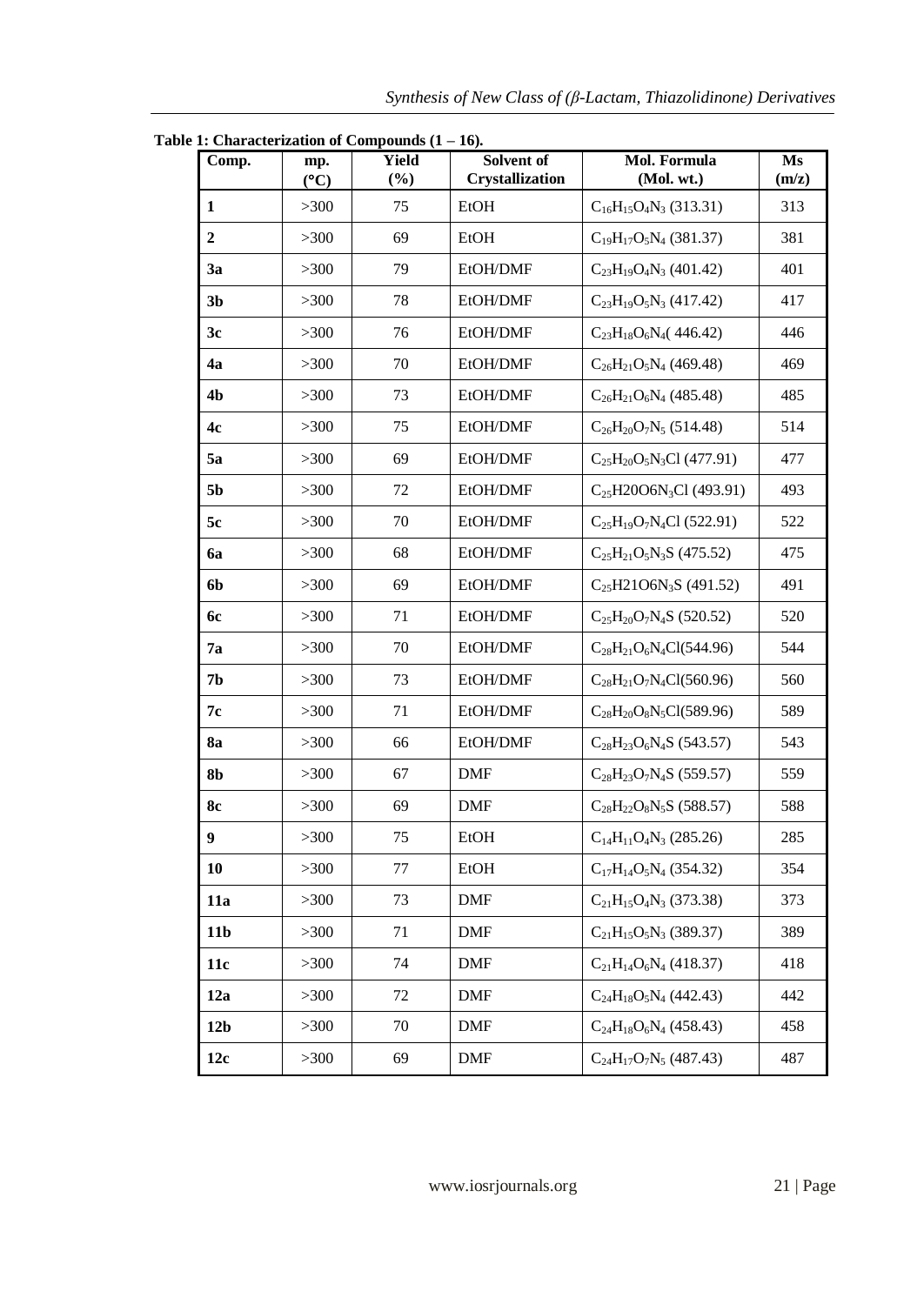| Table 1: Cont. |  |  |
|----------------|--|--|
|----------------|--|--|

| Comp.           | mp.<br>$(^{\circ}C)$ | Yield<br>$(\%)$ | Solvent of<br><b>Crystallization</b> | Mol. Formula<br>(Mol. wt.)      | Ms<br>(m/z) |
|-----------------|----------------------|-----------------|--------------------------------------|---------------------------------|-------------|
| 13a             | >300                 | 68              | EtOH/DMF                             | $C_{23}H_{16}O_5N_3Cl$ (449.86) | 449         |
| 13 <sub>b</sub> | >300                 | 70              | EtOH/DMF                             | $C_{23}H_{16}O_6N_3Cl$ (465.86) | 465         |
| 13c             | >300                 | 71              | EtOH/DMF                             | $C_{23}H_{15}O_7N_4Cl$ (494.85) | 494         |
| 14a             | >300                 | 67              | EtOH/DMF                             | $C_{23}H_{17}O_5N_3S$ (447.46)  | 447         |
| 14 <sub>b</sub> | >300                 | 69              | EtOH/DMF                             | $C_{23}H_{17}O_6N_3S$ (463.46)  | 463         |
| 14c             | >300                 | 66              | EtOH/DMF                             | $C_{23}H_{16}O_7N_4S$ (492.46)  | 492         |
| 15a             | >300                 | 72              | EtOH/DMF                             | $C_{26}H_{19}O_6N_4Cl(518.92)$  | 518         |
| 15 <sub>b</sub> | >300                 | 74              | EtOH/DMF                             | $C_{26}H_{19}O_7N_4Cl(534.92)$  | 534         |
| 15c             | >300                 | 71              | EtOH/DMF                             | $C_{26}H_{18}O_8N_5Cl$ (563.92) | 563         |
| 16a             | >300                 | 73              | EtOH/DMF                             | $C_{26}H_{20}O_6N_4S(516.52)$   | 516         |
| 16 <sub>b</sub> | >300                 | 69              | EtOH/DMF                             | $C_{26}H_{20}O_7N_4S$ (532.53)  | 532         |
| 16c             | >300                 | 70              | EtOH/DMF                             | $C_{26}H_{19}O_8N_5S$ (561.53)  | 561         |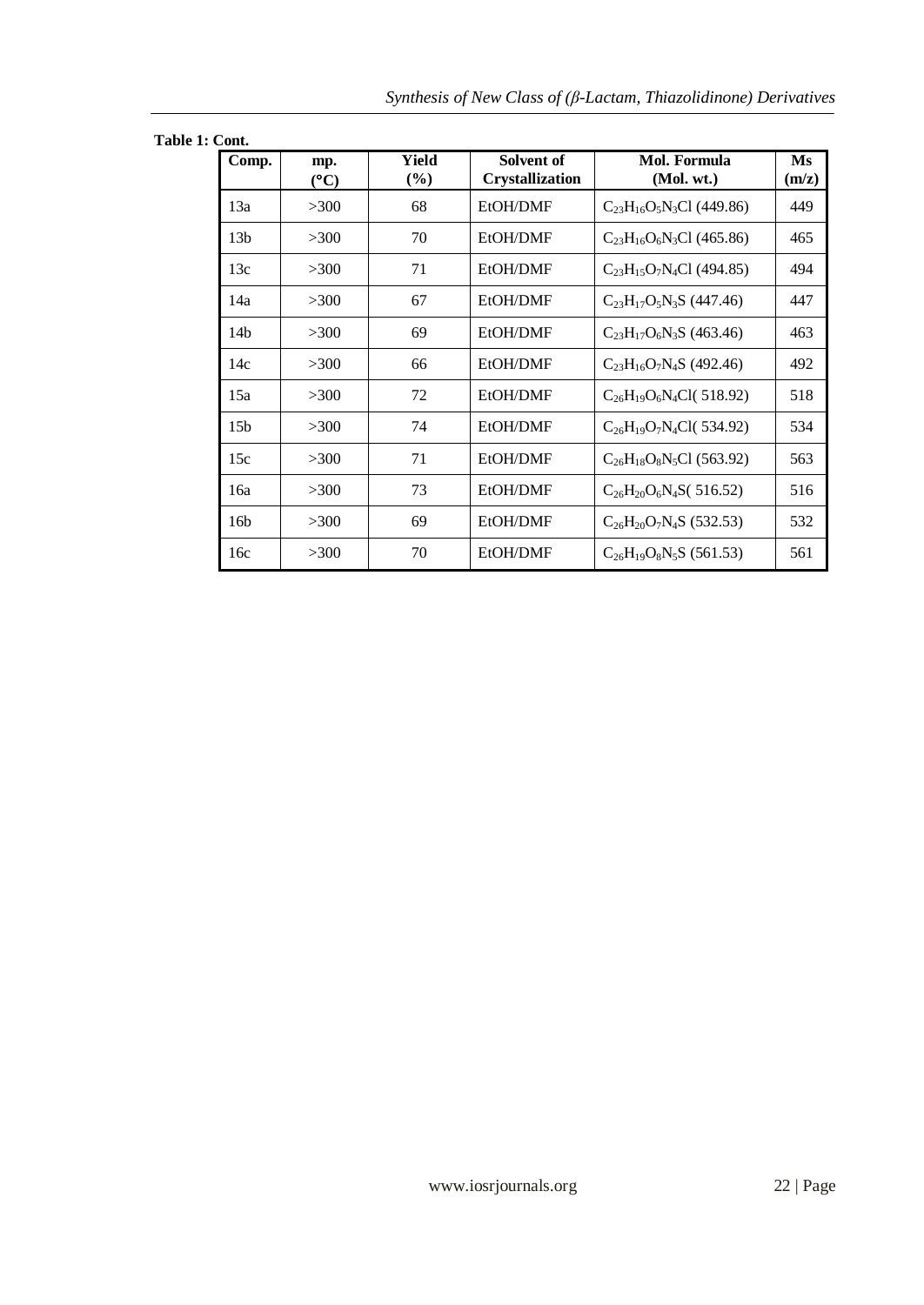| Comp.<br>No.   | <sup>1</sup> H-NMR (DMSO- $\delta_6$ )                                                                                                                                                                                                                                              |
|----------------|-------------------------------------------------------------------------------------------------------------------------------------------------------------------------------------------------------------------------------------------------------------------------------------|
| 1              | $\delta$ 1.23(t, 3H, CH <sub>3</sub> ), $\delta$ 3.55(q, 2H, CH <sub>2</sub> ) $\delta$ 4.53(s, NH <sub>2</sub> ), $\delta$ 6.82(s, NH <sub>2</sub> ), $\delta$ 8.01-7.01(m,<br>5H, Ar-H <sup>+</sup> and heterocyclic-H <sup>+</sup> ), $\delta$ 11.02(brs, NH).                   |
| 2              | $\delta$ 1.22(t, 3H, CH <sub>3</sub> ), $\delta$ 3.56(q, 2H, CH2), $\delta$ 4.56(s, NH <sub>2</sub> ), $\delta$ 6.89(s, NH <sub>2</sub> ), 8.01-7.01(m,<br>7H, Ar-H <sup>+</sup> and heterocyclic-H <sup>+</sup> ), $\delta$ 11.99(brs, NH).                                        |
| 3a             | $\delta$ 1.25(t, 3H, CH <sub>3</sub> ), $\delta$ 2.65(q, 2H, CH <sub>2</sub> ), $\delta$ 5.7(s, 2H, NH <sub>2</sub> ), 8.01-7.01(m, 11H, Ar-H <sup>+</sup><br>and heterocyclic- $H^+$ ), $\delta$ 12.11(s, 1H, NH).                                                                 |
| 3 <sub>b</sub> | $\delta$ 1.24(t, 3H, CH <sub>3</sub> ), $\delta$ 2.66(q, 2H, CH <sub>2</sub> ), $\delta$ 5.77(s, 2H, NH <sub>2</sub> ), 9.2-7.01(m, 10H, OH, Ar-<br>$H^+$ and heterocyclic- $H^+$ ), 12.24(s, 1H, NH).                                                                              |
| 3c             | $\delta$ 1.26(t, 3H, CH <sub>3</sub> ), $\delta$ 2.69(q, 2H, CH <sub>2</sub> ), $\delta$ 5.81(s, 2H, NH <sub>2</sub> ), 8.1-7.01(m, 10H, Ar-H <sup>+</sup><br>and heterocyclic- $H^*$ ), 12.26(s, 1H, NH).                                                                          |
| 4a             | $\delta$ 1.29(t, 3H, CH <sub>3</sub> ), $\delta$ 2.59(q, 2H, CH <sub>2</sub> ), $\delta$ 5.79(s, 2H, NH <sub>2</sub> ), 8.1-7.01(m, 13H, Ar-H <sup>+</sup><br>and heterocyclic- $H^*$ ), 12.22(s, 1H, NH).                                                                          |
| 4b             | $\delta$ 1.31(t, 3H, CH <sub>3</sub> ), $\delta$ 2.58(q, 2H, CH <sub>2</sub> ), $\delta$ 5.80(s, 2H, NH <sub>2</sub> ), 8.1-7.01(m, 12H, OH, Ar-<br>$H^+$ and heterocyclic-H <sup>+</sup> ), $\delta$ 12.01(s, 1H, NH).                                                             |
| 4c             | $\delta$ 1.28(t, 3H, CH <sub>3</sub> ), $\delta$ 2.61(q, 2H, CH <sub>2</sub> ), $\delta$ 5.82(s, 2H, NH <sub>2</sub> ), 8.1-7.01(m, 12H, Ar-H <sup>+</sup><br>and heterocyclic-H <sup>+</sup> ), $\delta$ 12.31(s, 1H, NH).                                                         |
| <b>5a</b>      | $\delta$ 1.22(t, 3H, CH <sub>3</sub> ), $\delta$ 2.63(q, 2H, CH <sub>2</sub> ), $\delta$ 5.89(s, 2H, NH <sub>2</sub> ), 8.1-7.01(m, 12H, Ar-H <sup>+</sup><br>and heterocyclic-H <sup>+</sup> ), $\delta$ 11.97(s, 1H, NH).                                                         |
| 5b             | $\delta$ 1.25(t, 3H, CH <sub>3</sub> ), $\delta$ 2.62(q, 2H, CH <sub>2</sub> ), $\delta$ 5.93(s, 2H, NH <sub>2</sub> ), 8.1-7.01(m, 11H, OH, Ar-<br>$H^+$ and heterocyclic-H <sup>+</sup> ), $\delta$ 11.86(s, 1H, NH).                                                             |
| 5c             | $\delta$ 1.26(t, 3H, CH <sub>3</sub> ), $\delta$ 2.64(q, 2H, CH <sub>2</sub> ), $\delta$ 5.98(s, 2H, NH <sub>2</sub> ), 8.1-7.01(m, 11H, Ar-H <sup>+</sup><br>and heterocyclic-H <sup>+</sup> ), $\delta$ 11.89(s, 1H, NH).                                                         |
| <b>6a</b>      | $\delta$ 1.27(t, 3H, CH <sub>3</sub> ), $\delta$ 2.51(s, 2H, CH <sub>2</sub> of thiazolidinone), $\delta$ 5.77(s, 2H, NH <sub>2</sub> ), 2.63(q,<br>2H, CH <sub>2</sub> ), 8.1-7.01(m, 11H, Ar-H <sup>+</sup> and heterocyclic-H <sup>+</sup> ), $\delta$ 11.59(s, 1H, NH).         |
| 6b             | $\delta$ 1.28(t, 3H, CH <sub>3</sub> ), $\delta$ 2.51(s, 2H, CH <sub>2</sub> of thiazolidinone), $\delta$ 2.65(q, 2H, CH <sub>2</sub> ) $\delta$ 5.79(s,<br>2H, NH <sub>2</sub> ), 8.1-7.01(m, 10H, Ar-H <sup>+</sup> and heterocyclic-H <sup>+</sup> ), $\delta$ 11.55(s, 1H, NH). |
| <b>6c</b>      | $\delta$ 1.29(t, 3H, CH <sub>3</sub> ), $\delta$ 2.54(s, 2H, CH <sub>2</sub> of thiazolidinone), $\delta$ 2.69(q, 2H, CH <sub>2</sub> ) $\delta$ 5.82(s,<br>2H, NH <sub>2</sub> ), 8.1-7.01(m, 10H, Ar-H <sup>+</sup> and heterocyclic-H <sup>+</sup> ), $\delta$ 11.46(s, 1H, NH). |
| 7a             | $\delta$ 1.26(t, 3H, CH <sub>3</sub> ), $\delta$ 2.63(q, 2H, CH <sub>2</sub> ), $\delta$ 5.81(s, 2H, NH <sub>2</sub> ), 8.1-7.01(m, 13H, Ar-H <sup>+</sup><br>and heterocyclic- $H^+$ ), $\delta$ 11.45(s, 1H, NH).                                                                 |
| 7b             | $\delta$ 1.25(t, 3H, CH <sub>3</sub> ), $\delta$ 2.65(q, 2H, CH <sub>2</sub> ), $\delta$ 5.83(s, 2H, NH <sub>2</sub> ), 8.1-7.01(m, OH, 12H, Ar-<br>$H^+$ and heterocyclic-H <sup>+</sup> ), $\delta$ 10.95(s, 1H, NH).                                                             |
| 7с             | $\delta$ 1.27(t, 3H, CH <sub>3</sub> ), $\delta$ 2.69(q, 2H, CH <sub>2</sub> ), $\delta$ 5.87(s, 2H, NH <sub>2</sub> ), 8.1-7.01(m, 12H, Ar-H <sup>+</sup><br>and heterocyclic-H <sup>+</sup> ), $\delta$ 10.85(s, 1H, NH).                                                         |

## Table  $2:$  <sup>1</sup>H-NMR Spectral Data of Compounds  $(1 – 16)$ .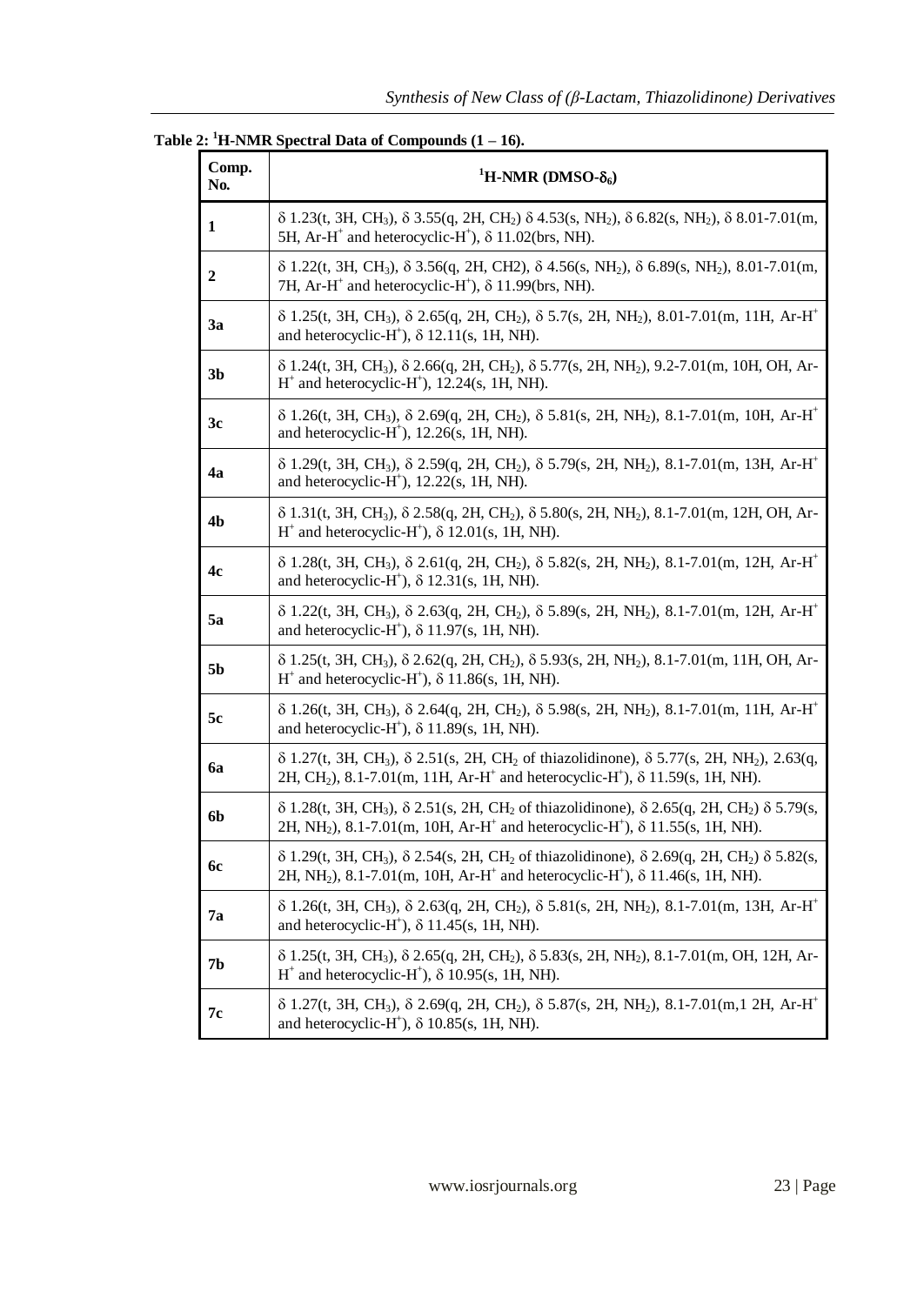#### **Table 2: Cont.**

| Comp.<br>No.    | <sup>1</sup> H-NMR (DMSO- $\delta_6$ )                                                                                                                                                                                                                                                  |
|-----------------|-----------------------------------------------------------------------------------------------------------------------------------------------------------------------------------------------------------------------------------------------------------------------------------------|
| 8a              | $\delta$ 1.23(t, 3H, CH <sub>3</sub> ), $\delta$ 2.5(s, 2H, CH <sub>2</sub> of thiazolidinone), $\delta$ 2.62(q, 2H, CH <sub>2</sub> ) $\delta$ 5.67(s, 2H,<br>NH <sub>2</sub> ), 8.1-7.01(m, 13H, Ar-H <sup>+</sup> and heterocyclic-H <sup>+</sup> ), $\delta$ 10.99(s, 1H, NH).      |
| 8b              | $\delta$ 1.24(t, 3H, CH <sub>3</sub> ), $\delta$ 2.51(s, 2H, CH <sub>2</sub> of thiazolidinone), $\delta$ 2.64(q, 2H, CH <sub>2</sub> ) $\delta$ 5.68(s, 2H,<br>NH <sub>2</sub> ), 8.1-7.01(m, 12H, OH, Ar-H <sup>+</sup> and heterocyclic-H <sup>+</sup> ), $\delta$ 10.96(s, 1H, NH). |
| 8c              | $\delta$ 1.25(t, 3H, CH <sub>3</sub> ), $\delta$ 2.53(s, 2H, CH <sub>2</sub> of thiazolidinone), $\delta$ 2.68(q, 2H, CH <sub>2</sub> ) $\delta$ 5.76(s, 2H,<br>NH <sub>2</sub> ), 8.1-7.01(m, 12H, Ar-H <sup>+</sup> and heterocyclic-H <sup>+</sup> ), $\delta$ 10.98(s, 1H, NH).     |
| 9               | $\delta$ 5.75(s, 2H, CH <sub>2</sub> ), 9.3-7.01(m, OH, NH <sub>2</sub> ,5 Ar-H <sup>+</sup> ), $\delta$ 10.5(brs, 1H, NH).                                                                                                                                                             |
| 10              | $\delta$ 5.78(s, 2H, CH <sub>2</sub> ), 9.5-7.01(m, OH, NH <sub>2</sub> , 10H, Ar-H <sup>+</sup> ), $\delta$ 10.65(brs, 1H, NH).                                                                                                                                                        |
| 11a             | $\delta$ 9.26-6.89(m, 11H, Ar-H <sup>+</sup> , OH, NH <sub>2</sub> , heterocyclic-H <sup>+</sup> ), $\delta$ 12.26-11.47(brs, 1H, NH).                                                                                                                                                  |
| 11 <sub>b</sub> | $\delta$ 9.27-6.92(m, 11H, Ar-H <sup>+</sup> , OH, NH <sub>2</sub> , heterocyclic-H <sup>+</sup> ), $\delta$ 12.28-11.45(brs, 1H, NH).                                                                                                                                                  |
| 11c             | $\delta$ 9.29-6.94(m, 10H, Ar-H <sup>+</sup> , OH, NH2, heterocyclic-H <sup>+</sup> ), $\delta$ 12.3-22.46(brs, 1H, NH).                                                                                                                                                                |
| 12a             | $\delta$ 9.32-6.95(m, 13H, Ar-H <sup>+</sup> , OH, NH, NH <sub>2</sub> , heterocyclic-H <sup>+</sup> ), $\delta$ 12.25-11.03(brs, 1H, NH).                                                                                                                                              |
| 12 <sub>b</sub> | $\delta$ 9.1-6.78(m, 13H, Ar-H <sup>+</sup> , OH, NH, NH <sub>2</sub> , heterocyclic-H <sup>+</sup> ), $\delta$ 12.05-11.01(brs, 1H, NH).                                                                                                                                               |
| 12c             | $\delta$ 9.12-6.75(m, 12H, Ar-H <sup>+</sup> , OH, NH, NH <sub>2</sub> , heterocyclic-H <sup>+</sup> ), $\delta$ 12.03-11.02(brs, 1H, NH).                                                                                                                                              |
| 13a             | $\delta$ 7.98-6.7(m, 12H, Ar-H <sup>+</sup> , OH, NH <sub>2</sub> , heterocyclic-H <sup>+</sup> ), $\delta$ 12.01-11.68(brs, 1H, NH).                                                                                                                                                   |
| 13 <sub>b</sub> | $\delta$ 7.99-6.79(m, 12H, Ar-H <sup>+</sup> , OH, NH <sub>2</sub> , heterocyclic-H <sup>+</sup> ), $\delta$ 11.99-10.56(brs, 1H, NH).                                                                                                                                                  |
| 13c             | $\delta$ 8.01-6.7(m, 11H, Ar-H <sup>+</sup> , OH, NH <sub>2</sub> , heterocyclic-H <sup>+</sup> ), $\delta$ 12.01-10.98(brs, 1H, NH).                                                                                                                                                   |
| 14a             | $\delta$ 2.51(s, 2H, CH <sub>2</sub> of thiazolidinone), $\delta$ 9.1-6.97(m, 11H, Ar-H <sup>+</sup> , OH, NH <sub>2</sub> , heterocyclic-<br>$H^+$ ), $\delta$ 12.25-11.35(brs, 1H, NH).                                                                                               |
| 14 <sub>b</sub> | $\delta$ 2.53(s, 2H, CH <sub>2</sub> of thiazolidinone), $\delta$ 9.01-6.99(m, 11H, Ar-H <sup>+</sup> , OH, NH <sub>2</sub> , heterocyclic-<br>$H^{\dagger}$ ), $\delta$ 12.27-11.26(brs, 1H, NH).                                                                                      |
| 14c             | $\delta$ 2.55(s, 2H, CH <sub>2</sub> of thiazolidinone), $\delta$ 9.03-6.89(m, 10H, Ar-H <sup>+</sup> , OH, NH <sub>2</sub> , heterocyclic-<br>$H^{\dagger}$ ), $\delta$ 12.24-11.28(brs, 1H, NH).                                                                                      |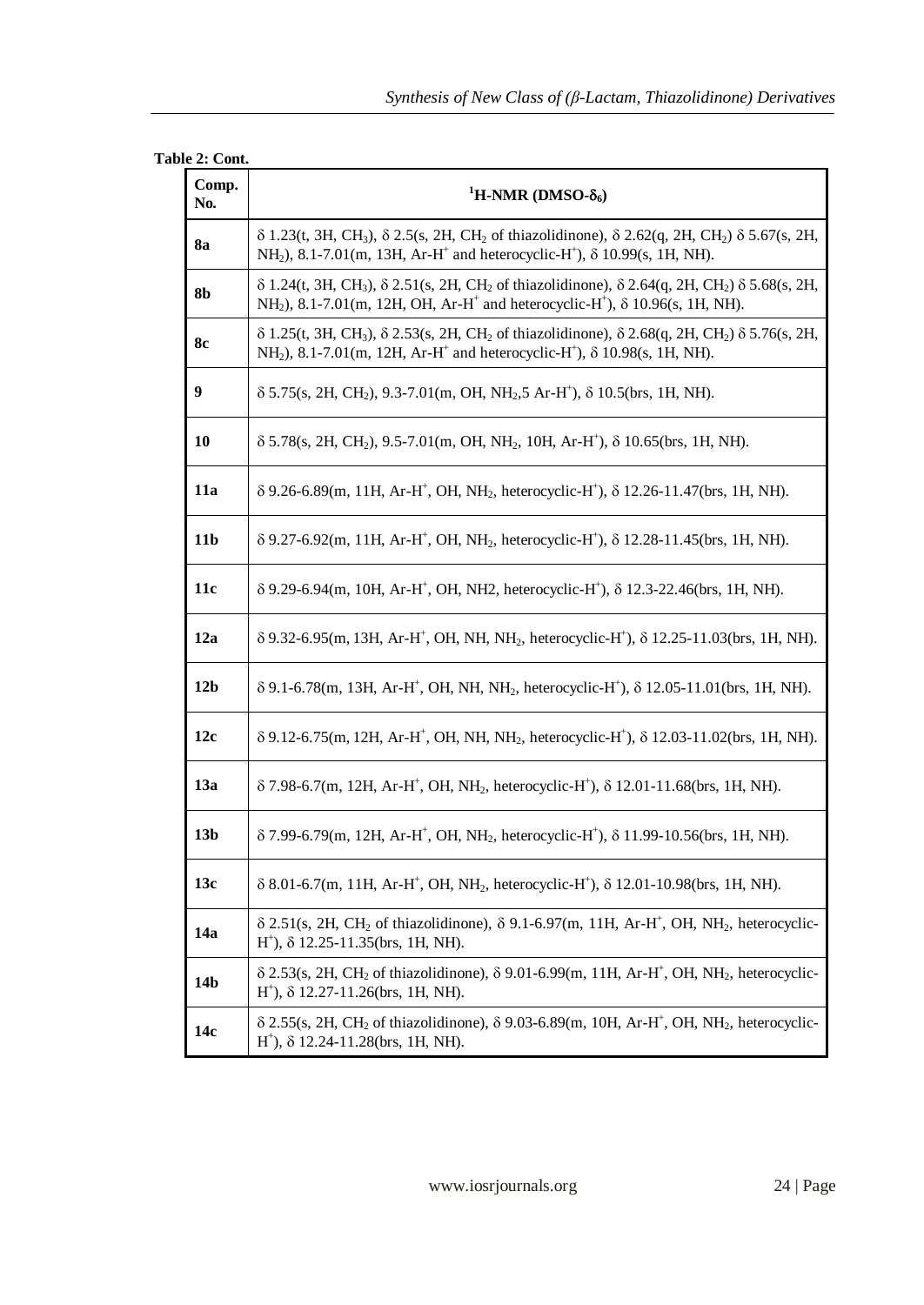### **Table 2: Cont.**

| Comp.<br>No.    | <sup>1</sup> H-NMR (DMSO- $\delta_6$ )                                                                                                                                                                                  |  |  |  |  |  |
|-----------------|-------------------------------------------------------------------------------------------------------------------------------------------------------------------------------------------------------------------------|--|--|--|--|--|
| 15a             | $\delta$ 9.1-6.78(m, 14H, Ar-H <sup>+</sup> , OH, NH, NH <sub>2</sub> , heterocyclic-H <sup>+</sup> ), $\delta$ 12.28-11.05(brs, 1H, NH).                                                                               |  |  |  |  |  |
| 15 <sub>b</sub> | $\delta$ 9.12-6.75(m, 14H, Ar-H <sup>+</sup> , OH, NH, NH <sub>2</sub> , heterocyclic-H <sup>+</sup> ), $\delta$ 12.31-11.25(brs, 1H, NH).                                                                              |  |  |  |  |  |
| 15c             | $\delta$ 9.15-6.79(m, 13H, Ar-H <sup>+</sup> , OH, NH, NH <sub>2</sub> , heterocyclic-H <sup>+</sup> ), $\delta$ 12.35-11.23(brs, 1H, NH).                                                                              |  |  |  |  |  |
| <b>16a</b>      | $\delta$ 2.5(s, 2H, CH <sub>2</sub> of thiazolidinone), $\delta$ 9.02-6.93(m, 13H, Ar-H <sup>+</sup> , OH, NH, NH <sub>2</sub> , heterocyclic-<br>$H^{\dagger}$ ), 12.22-11.56(brs, 1H, NH).                            |  |  |  |  |  |
| 16 <b>b</b>     | $\delta$ 2.52(s, 2H, CH <sub>2</sub> of thiazolidinone), $\delta$ 9.05-6.95(m, 13H, Ar-H <sup>+</sup> , OH, NH, NH <sub>2</sub> ,<br>heterocyclic-H <sup>+</sup> ), 12.215-11.55(brs, 1H, NH).                          |  |  |  |  |  |
| <b>16c</b>      | $\delta$ 2.55(s, 2H, CH <sub>2</sub> of thiazolidinone), $\delta$ 9.03-6.98(m, 12H, Ar-H <sup>+</sup> , OH, NH <sub>2</sub> , N <sub>H</sub> <sub>2</sub> ,<br>heterocyclic-H <sup>+</sup> ), 12.26-11.58(brs, 1H, NH). |  |  |  |  |  |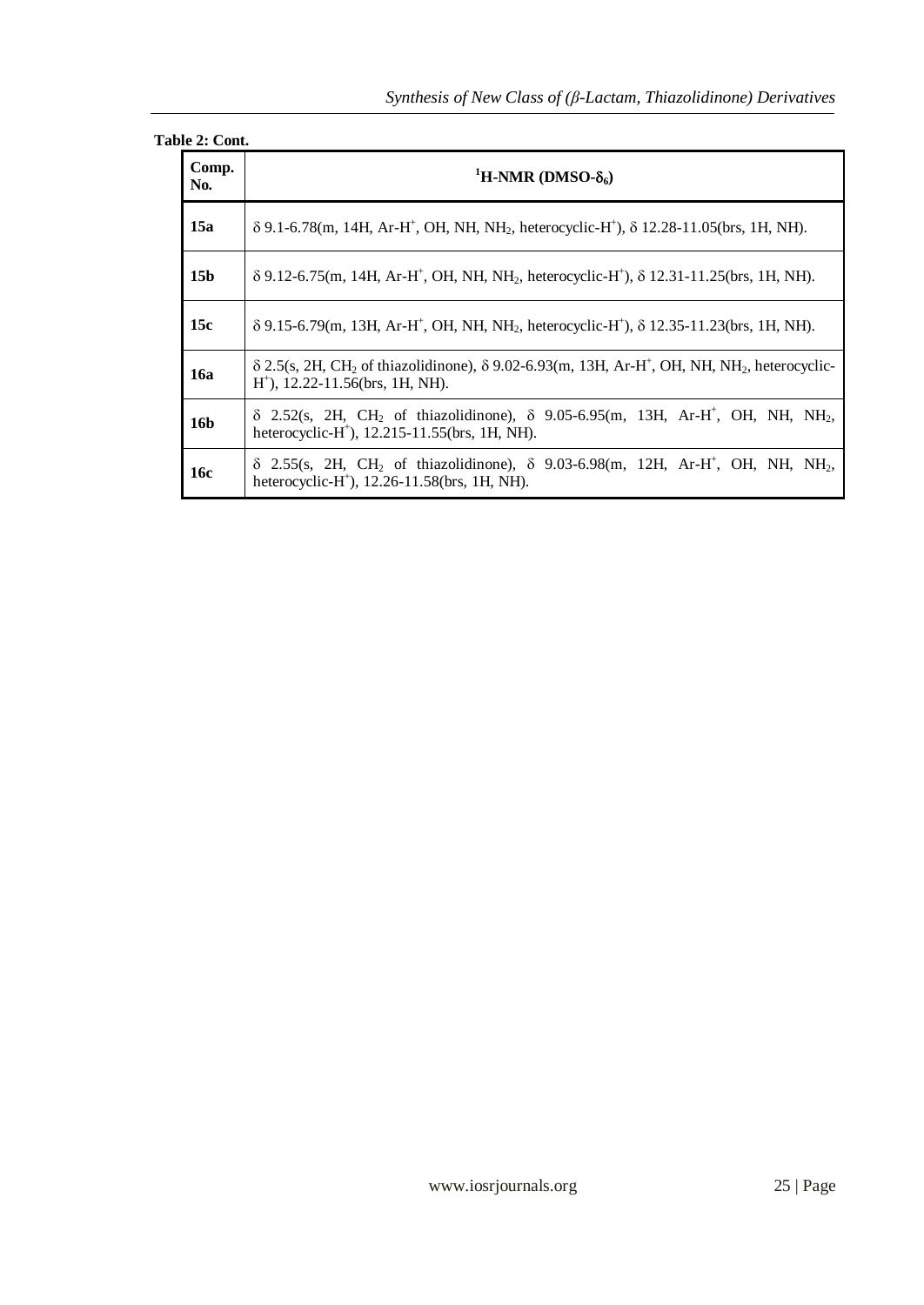| Comp.            | IR $(v_{max}/cm^{-1})$                       | Calcd. (Found)       |                  |         |                |        |
|------------------|----------------------------------------------|----------------------|------------------|---------|----------------|--------|
| No.              |                                              | $\mathcal{C}$        | H                | N       | Cl             | S      |
| $\mathbf{1}$     | 3400-3100(NH <sub>2</sub> , NH), 1745        | 61.34                | 4.83             | 13.41   |                |        |
|                  | $(C=O \text{ ester}) 1645 (C=O)$             | (61.30)              | (4.78)           | (13.39) |                |        |
|                  |                                              |                      |                  |         |                |        |
| $\boldsymbol{2}$ | 3500-3150(NH <sub>2</sub> , NH), 1729        | 59.84                | 4.49             | 14.69   |                |        |
|                  | $(C=0)$ 1720 $(C=0)$                         | (59.80)              | (4.29)           | (14.56) |                |        |
|                  |                                              | $\lambda$            |                  |         |                |        |
| 3a               | 3500-3100(NH <sub>2</sub> , NH), 1730        | 68.82                | 4.77             | 10.47   |                |        |
|                  | $(C=0)$ , 1715 $(C=0)$ , 1593 $(C=N)$        | (68.76)              | (4.72)           | (10.44) |                |        |
|                  |                                              | $\lambda$            |                  |         |                |        |
| 3 <sub>b</sub>   | 3450-3100(OH, NH <sub>2</sub> , NH),         | 88.40                | 66.18            | 4.59    |                |        |
|                  | $10.07$ (C=O), $1690$ (C=O),                 | (66.13)              | (4.55)           | (10.02) |                |        |
|                  | $1603$ (C=N).                                |                      |                  |         |                |        |
| 3c               | 3473-3098(NH <sub>2</sub> , NH),             | 61.88                | 4.06             | 12.55   |                |        |
|                  | $1755(C=O)$ , $1695(C=O)$ ,<br>$1609$ (C=N). | (61.82)<br>$\lambda$ | (4.01)           | (12.49) |                |        |
| 4a               | 3350-3063(NH <sub>2</sub> , NH),             | 66.52                | 4.51             | 11.93   |                |        |
|                  | $1725(C=O), 1668(C=O),$                      | 66.46                | 4.08             | 11.87   |                |        |
|                  | $1600(C=N)$ .                                |                      |                  |         |                |        |
| 4 <sub>b</sub>   | 3400-3050(OH, NH <sub>2</sub> , NH),         | 64.33                | 4.36             | 11.54   | $\blacksquare$ |        |
|                  | 1730 (C=O), $1670$ (C=O),                    | 64.19                | 4.26             | 11.46   |                |        |
|                  | $1605$ (C=N).                                |                      |                  |         |                |        |
| 4c               | 3450-3100(NH <sub>2</sub> , NH),             | 60.70                | 3.92             | 13.61   |                |        |
|                  | 1745(C=O), 1675(C=O),                        | 60.01                | 3.88             | 13.56   |                |        |
|                  | $1610(C=N)$ .                                |                      |                  |         |                |        |
| 5a               | 3400-3100(NH <sub>2</sub> , NH),             | 62.83                | 4.22             | 8.79    | 7.42           |        |
|                  | $1728$ (C=O), $1680$ (C=O).                  | (62.78)              | (4.17)           | (8.73)  | (7.38)         |        |
|                  |                                              | $\lambda$            |                  |         |                |        |
| 5 <sub>b</sub>   | 3390-3050(OH, NH <sub>2</sub> , NH),         | 60.80                | 4.08             | 8.51    | 7.18           |        |
|                  | $1729(C=0)$ , $1685(C=0)$ .                  | (60.76)              | (4.05)           | (8.46)  | (7.12)         |        |
|                  |                                              |                      |                  |         |                |        |
| 5c               | 3395-3050(NH <sub>2</sub> , NH),             | 57.42                | 3.66             | 10.74   | 6.78           |        |
|                  | $1733(C=O)$ , $1690(C=O)$ .                  | (57.36)              | (3.62)           | (10.68) | (6.73)         |        |
| 6a               | 3400-3150(NH2, NH),                          | 63.15                | $\frac{4.45}{9}$ | 8.84    |                | 6.74   |
|                  | $1725(C=O)$ , $1690(C=O)$ .                  | (63.09)              | (4.40)           | (8.77)  |                | (6.69) |
|                  |                                              |                      |                  |         |                |        |
| 6b               | 3450-3100(OH, NH <sub>2</sub> , NH),         | 61.09                | 4.31             | 8.55    | $\blacksquare$ | 6.52   |
|                  | $1730(C=O)$ , $1693(C=O)$ .                  | (61.05)              | (4.28)           | (8.00)  |                | (6.48) |
|                  |                                              |                      |                  |         |                |        |
| <b>6c</b>        | 3400-3100(NH <sub>2</sub> , NH),             | 57.69                | 3.87             | 10.76   |                | 6.16   |
|                  | $1727(C=O)$ , $1691(C=O)$ .                  | (57.63)              | (3.84)           | (10.72) |                | (6.12) |
|                  |                                              | $\mathcal{E}$        |                  |         |                |        |
| 7а               | 3450-3100(NH <sub>2</sub> , NH),             | 61.71                | 3.88             | 10.28   | 6.51           |        |
|                  | $1720(C=O)$ , 1688 (C=O).                    | 61.69                | 3.82             | 10.23   | 6.48           |        |
| 7 <sub>b</sub>   | 3450-3100(OH, NH2, NH),                      | 59.95                | 3.77             | 9.99    | 6.32           |        |
|                  | 1725(C=O), 1685(C=O).                        | 59.91                | 3.69             | 9.85    | 6.15           |        |
| 7c               | 3400-3100(NH <sub>2</sub> , NH),             | 57.01                | 3.12             | 11.87   | 6.02           |        |
|                  | $1723$ (C=O), $1684$ (C=O).                  | 56.96                | 3.09             | 11.80   | 5.96           |        |
| <b>8a</b>        | 3390-3050(NH <sub>2</sub> , NH),             | 61.87                | 4.26             | 10.31   | 5.70           | 5.70   |
|                  | $1726$ (C=O), $1690$ (C=O).                  | 61.81                | 4.19             | 10.27   | 5.65           | 5.68   |
| 8b               | 3450-3050(OH, NH <sub>2</sub> , NH),         | 60.10                | 4.14             | 10.01   |                | 5.73   |
|                  | 1728(C=O), 1693.                             | 59.98                |                  |         |                |        |
| <b>8c</b>        | 3400.,3100(NH <sub>2</sub> , NH),            | 57.14                | 3.77             | 11.90   |                | 5.45   |
|                  | $1732(C=O)$ , $1695(C=O)$ .                  |                      |                  |         |                |        |

**Table 3: IR Spectral and Elemental Analysis Data.**

www.iosrjournals.org 26 | Page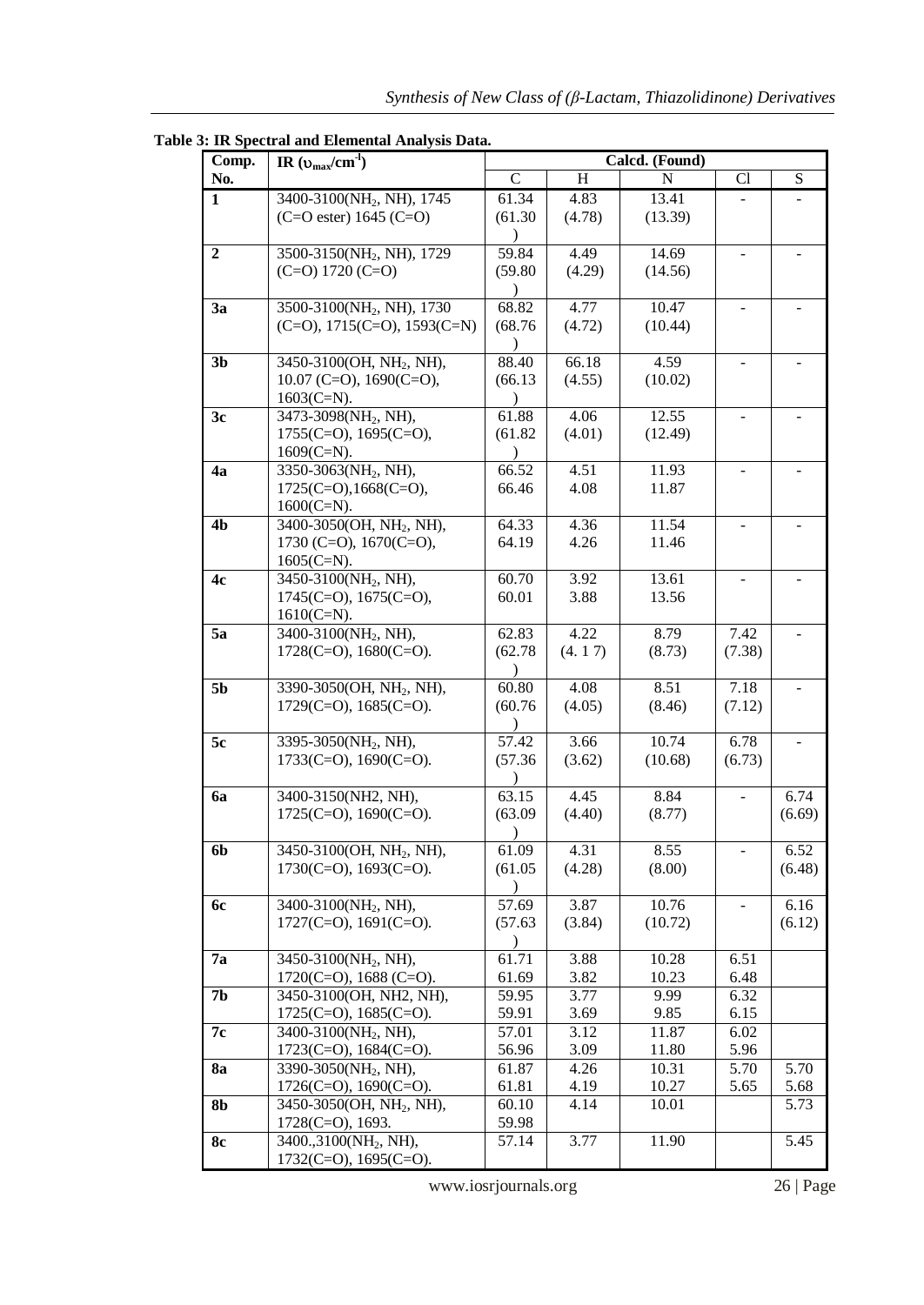| э: Com.<br>Comp. | IR $(\upsilon_{max}/cm^1)$                            | Calcd. (Found) |              |                |                          |                          |  |
|------------------|-------------------------------------------------------|----------------|--------------|----------------|--------------------------|--------------------------|--|
| No.              |                                                       | $\overline{C}$ | H            | $\overline{N}$ | Cl                       | $\overline{S}$           |  |
| $\overline{9}$   | 3430(OH), 3400-31 00(NH <sub>2</sub> ,                | 58.95          | 3.89         | 14.73          | $\blacksquare$           |                          |  |
|                  | NH), 1570(C=O).                                       | (58.89)        | (3.86)       | (14.68)        |                          |                          |  |
| 10               | 3439(OH), 3400-3100(NH <sub>2</sub> ,                 | 57.63          | 3.98         | 15.81          | $\overline{\phantom{a}}$ |                          |  |
|                  | NH), 1568(C=O).                                       | 57.59          | 3.93         | 15.77          |                          |                          |  |
| 11a              | 3450-3100(OH, NH <sub>2</sub> , NH),                  | 67.56          | 4.05         | 11.25          | $\overline{\phantom{a}}$ | $\blacksquare$           |  |
|                  | $1625(C=O)$ , $1590(C=N)$ .                           | (67.51)        | (4.00)       | (11.19)        |                          |                          |  |
| 11 <sub>b</sub>  | 3500-3060(OH, NH <sub>2</sub> , NH),                  | 64.78          | 3.88         | 10.79          | $\overline{\phantom{a}}$ |                          |  |
|                  | $1655(C=O)$ , $1600(C=N)$ .                           | 64.71          | 3.83         | 10.71          |                          |                          |  |
| 11c              | 3450-3150(OH, NH <sub>2</sub> , NH),                  | 60.29          | 3.37         | 13.39          | $\bar{\phantom{a}}$      | $\sim$                   |  |
|                  | $1660(C=O)$ , $1610(C=N)$ .                           | 60.19          | 3.31         | 14.32          |                          |                          |  |
| 12a              | 3500-3150(OH, NH <sub>2</sub> , NH),                  | 65.15          | 4.1          | 12.66          | $\blacksquare$           |                          |  |
|                  | $1715(C=O)$ , $1603(C=N)$ .                           | 65.08          | 3.97         | 12.62          |                          |                          |  |
| 12 <sub>b</sub>  | 3450-3100(OH, NH <sub>2</sub> , NH),                  | 62.88          | 3.96         | 12.22          | $\Box$                   | $\blacksquare$           |  |
|                  | $1713$ (C=O), $1605$ (C=N).                           | 62.81          | 3.92         | 12.09          |                          |                          |  |
| 12c              | 3450-3150(OH, NH <sub>2</sub> , NH),                  | 59.14          | 3.52         | 14.37          | $\bar{\phantom{a}}$      | ÷.                       |  |
|                  | $1718$ (C=O), $1609$ (C=N).                           | 59.07          | 3.47         | 14.29          |                          |                          |  |
| $\overline{13a}$ | 3450-3050(OH, NH <sub>2</sub> , NH),                  | 61.41          | 3.58         | 9.34(9.29)     | 7.88                     | $\overline{\phantom{a}}$ |  |
|                  | $1626$ (C=O).                                         | (61.37)        | (3.52)       |                | (7.83)                   |                          |  |
| 13 <sub>b</sub>  | 3400-3100(OH, NH <sub>2</sub> , NH),                  | 59.30          | 3.46         | 9.02           | 7.61                     |                          |  |
|                  | $1630(C=O)$ .                                         | 59.27          | 3.41         | 8.98           | 7.57                     |                          |  |
| $\overline{13c}$ | 3500-3100(OH, NH <sub>2</sub> , NH),                  | 55.83          | 3.06         | 11.32          | 7.17                     |                          |  |
|                  | $1633(C=O)$ .                                         | 55.79          | 3.01         | 11.29          | 7.08                     |                          |  |
| 14a              | 3450-3100(OH, NH <sub>2</sub> , NH),                  | 61.74          | 3.83         | 9.39           |                          | 7.16                     |  |
|                  | $1630(C=O)$ .                                         | (61.68)        | (3.78)       | (9.35)         |                          | (7.12)                   |  |
| 14 <sub>b</sub>  | 3400-3050(OH, NH <sub>2</sub> , NH),                  | 59.61          | 3.70         | 9.07           |                          | 6.92                     |  |
| 14c              | $1625(C=O)$ .<br>3450-3100(OH, NH <sub>2</sub> , NH), | 59.56<br>56.10 | 3.67<br>3.27 | 8.99<br>11.38  |                          | 6.88<br>6.51             |  |
|                  | $1623(C=O)$                                           | 55.48          | 3.03         | 11.27          |                          | 6.48                     |  |
| 15a              | 3450-3050(OH, NH <sub>2</sub> , NH),                  | 60.18          | 3.69         | 10.80          | 6.83                     |                          |  |
|                  | $1626$ (C=O).                                         | 60.01          | 3.62         | 10.76          | 6.79                     |                          |  |
| 15 <sub>b</sub>  | 3400-3100(OH, NH2, NH),                               | 58.38          | 3.58         | 10.47          | 6.63                     |                          |  |
|                  | $1630(C=O)$ .                                         | 58.26          | 3.51         | 10.38          | 6.58                     |                          |  |
| 15c              | 3450-3150(OH, NH <sub>2</sub> , NH),                  | 55.38          | 3.22         | 12.42          | 6.29                     |                          |  |
|                  | $1635(C=O)$ .                                         | 55.28          | 3.09         | 12.38          | 6.18                     |                          |  |
| $\overline{16a}$ | 3500-3100(OH, NH <sub>2</sub> , NH),                  | 60.46          | 3.90         | 10.85          |                          | 6.21                     |  |
|                  | $1640(C=O)$ .                                         | 60.41          | 3.86         | 10.80          |                          | 5.98                     |  |
| 16 <sub>b</sub>  | 3500-3150(OH, NH <sub>2</sub> , NH),                  | 58.64          | 3.79         | 10.52          |                          | 6.02                     |  |
|                  | $1645(C=O)$ .                                         | 58.59          | 3.74         | 10.48          |                          | 5.99                     |  |
| 16c              | 3450-3100(OH, NH <sub>2</sub> , NH),                  | 55.61          | 3.41         | 12.42          |                          | 5.71                     |  |
|                  | $1650(C=O)$ .                                         | 55.57          | 3.39         | 12.37          |                          | 5.67                     |  |

#### **REFERENCES**

- [1] Harinath B.B. and Subba R.N.N., Proc. Indian Acad. Sci., 67A, 31, 1968.
- [2] Wagner A., Beck W.; Diskus A., Austrain 220, 425, (26 March 1962); Chem. Abstr., 57, 3420f,1962
- [3] Tsizin Yu. S.; Rubtsov M.V.; Khirn. Geterotsikl. Soedin, 637, 1970.
- [4] Shellhammer C.W., Petersep S.; Dommagk G., Uspat. 3,084, 165 (2 April 1963); Chem. Abstr., 59, 13956, 1963.
- [5] Shellbammer C.W.; Peterson S.; Dommagk G., Ger. 1, 114, 194 (Appl. 21 May 1959); Chem. Abstr., 56,4740, 1959.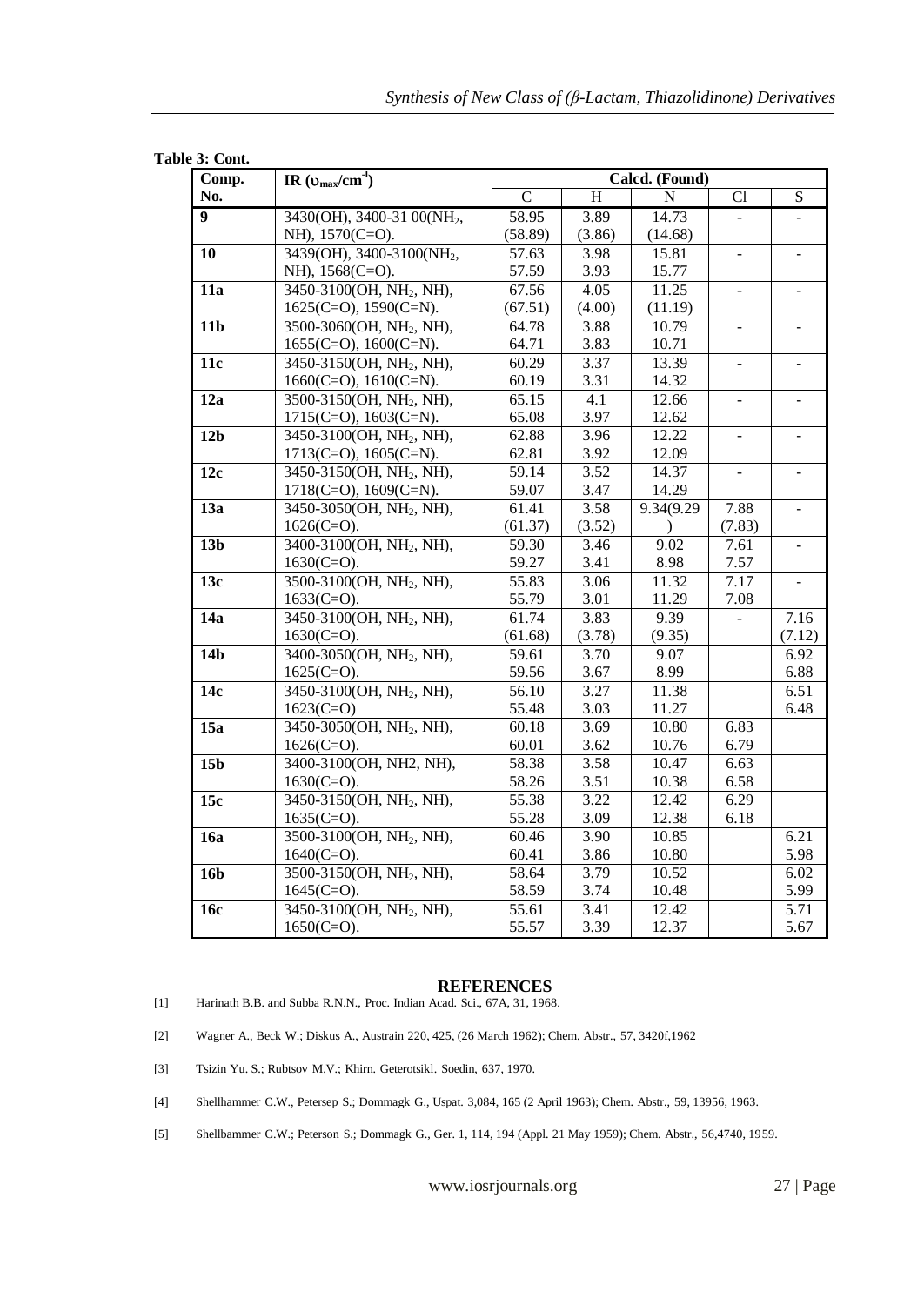- [6] Liao, T.K ;.Nyberg, W.H.; Cheng, C.C.; Angew. Chem. (int. Edn.), 6, 82, 1967.
- [7] Georg G.l., Recent Advances in the chemistry and Biology of  $\Box$ -Lactam and  $\Box$ -Lactam Antibiotics, Bioorg = Med. Chem. Letters (Symposia in print No. (8), 3, 2159, 1993.
- [8] Durckeimer W., Blumbach J.; Lattrell R.; Scheunemann, Angew, Chem., Int. Ed. Engl., 24, 180, 1985.
- [9] Berko A.H., Tetrahedron, 52,331, 1996.
- [10] 10-Ren X.F., Konaklieva M.I., Shi H., Dickeys., Lim D.V.; Gonzalez J.; Turos E., J. Org. Chem.; 63, 8898, 1998.
- [11] 11-McDonald L.A.; Foster M.P.; Phillips D.R.; Ireland C.M.; Lee A.Y.; Clardy J.; J. Org. Chem.; 57, 4616, 1992.
- [12] 12-Foye W.O.; Principles of Medicinal Chemistry. 2nd, Lea and Febiger, Philadelphia, 1981.
- [13] 13-North M.; Partenden G.; Tetrahedron, 57,4616, 1990.
- [14] 14-Ireland C.M.; Dursojr. A.R.; Newman R,A.; Hacker M.P.; J. Org. Chem., 47, 1807, 1982.
- [15] 15-Pattenden G.; J. Heterocycl. Chem. 29, 607, 1992.
- [16] 16-Pirotte B.; Delarge J., Coyette J.; Frere JM.; J. Antibiot, 44, 844, 1991.
- [17] 17-Khalaffallah A.K.; Abd EI-Aal R.M.; EI-Kanzi N.A.A.; J. Chin. Chem. Soc. Vol. 49, No.3, 387 396, 2002.
- [18] 18-El-Kanzi N.A.A.; Khalafallah A.K.; Younis M.; Phosphotus, Sulfur, and Silicon and the Related Elements, Vol. 182, No. 5, 1163 – 1181, 2007.
- [19] 19-Loo Y.H.; Sylvester J.C., J. Bact, 50, 701,1945.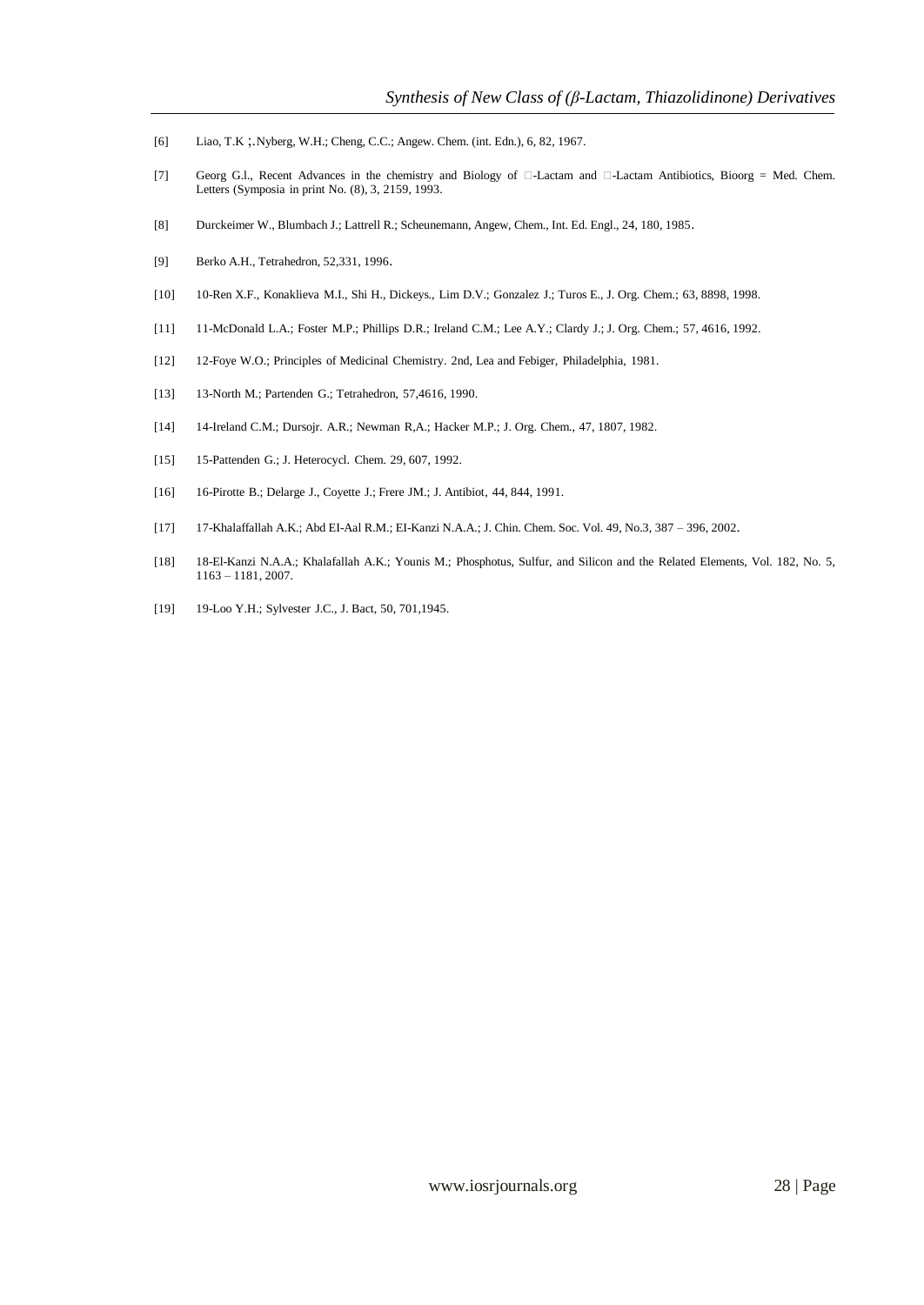